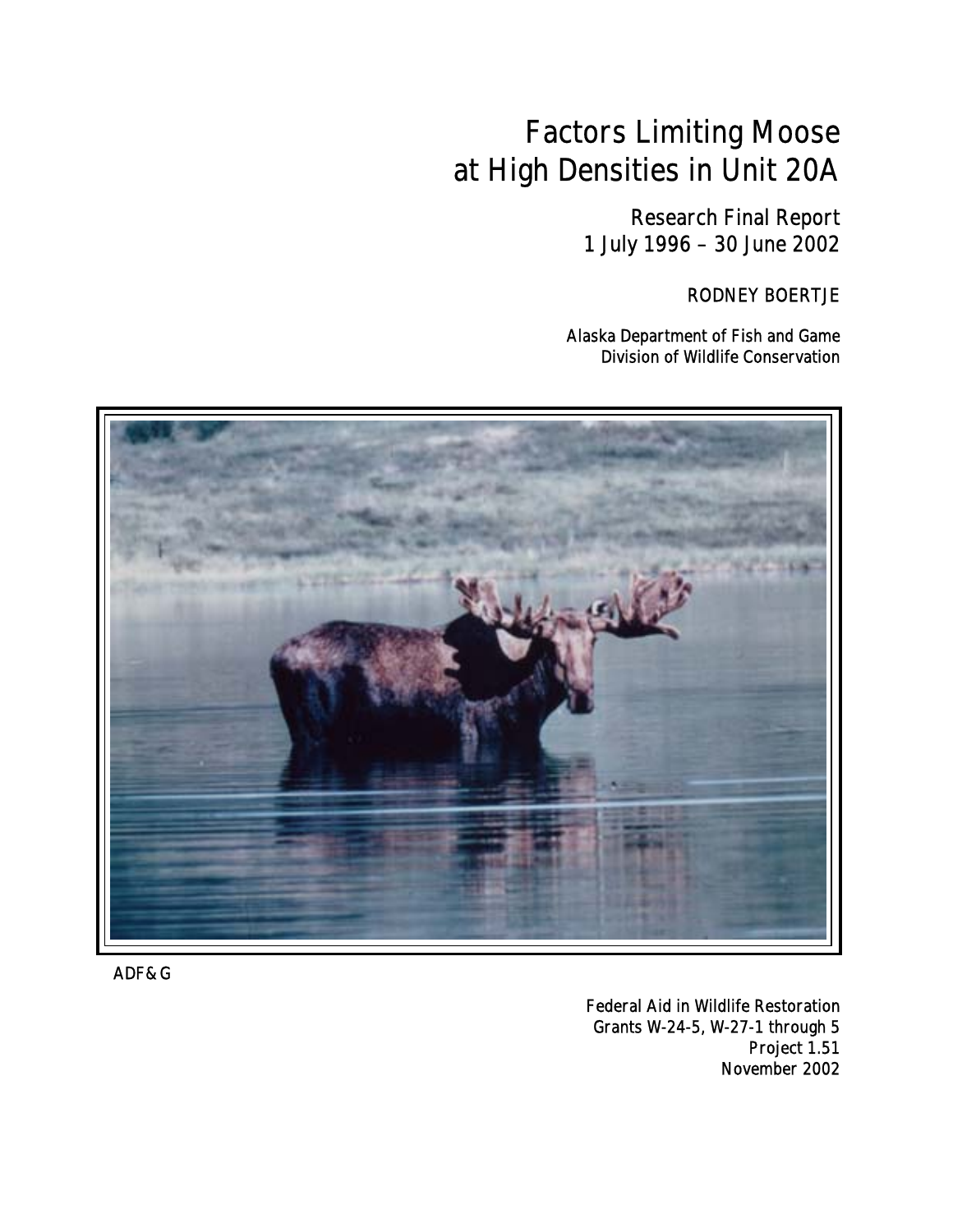## **STATE OF ALASKA**

#### **Tony Knowles, Governor**

#### **DEPARTMENT OF FISH AND GAME Frank Rue, Commissioner**

#### **DIVISION OF WILDLIFE CONSERVATION Wayne L. Regelin, Director**

For a free copy of this report, check our website at www.state.ak.us/adfg/wildlife/wildmain.htm. For questions about copies of this and other Wildlife Conservation reports, contact our publication specialist.

> Publications Specialist ADF&G, Wildlife Conservation P.O. Box 25526 Juneau, AK 99802-5526 (907) 465-4176

Any information taken from this report should be cited with credit given to authors and the Alaska Department of Fish and Game. Citations for using this report should be referenced as:

Boertje, R.D. 2002. Factors limiting moose at high densities in Unit 20A. Alaska Department of Fish and Game. Federal Aid in Wildlife Restoration Final Research Report. Grants W-24-5, W-27-1 through 5. Proj. 1.50. Juneau, Alaska. 10 pp.

The Alaska Department of Fish and Game administers all programs and activities free from discrimination based on race, color, national origin, age, sex, religion, marital status, pregnancy, parenthood, or disability. The department administers all programs and activities in compliance with Title VI of the Civil Rights Act of 1964, Section 504 of the Rehabilitation Act of 1973, Title II of the Americans with Disabilities Act of 1990, the Age Discrimination Act of 1975, and Title IX of the Education Amendments of 1972.

If you believe you have been discriminated against in any program, activity, or facility, or if you want further information please write to ADF&G, P.O. Box 25526, Juneau, AK 99802-5526; U.S. Fish and Wildlife Service, 4040 N. Fairfield Drive, Suite 300, Arlington, VA 22203 or O.E.O., U.S. Department of the Interior, Washington DC 20240.

For information on alternative formats for this and other department publications, please contact the department ADA Coordinator at (voice) 907-465-4120, (TDD) 907-465-3646, or (FAX) 907-465-2440.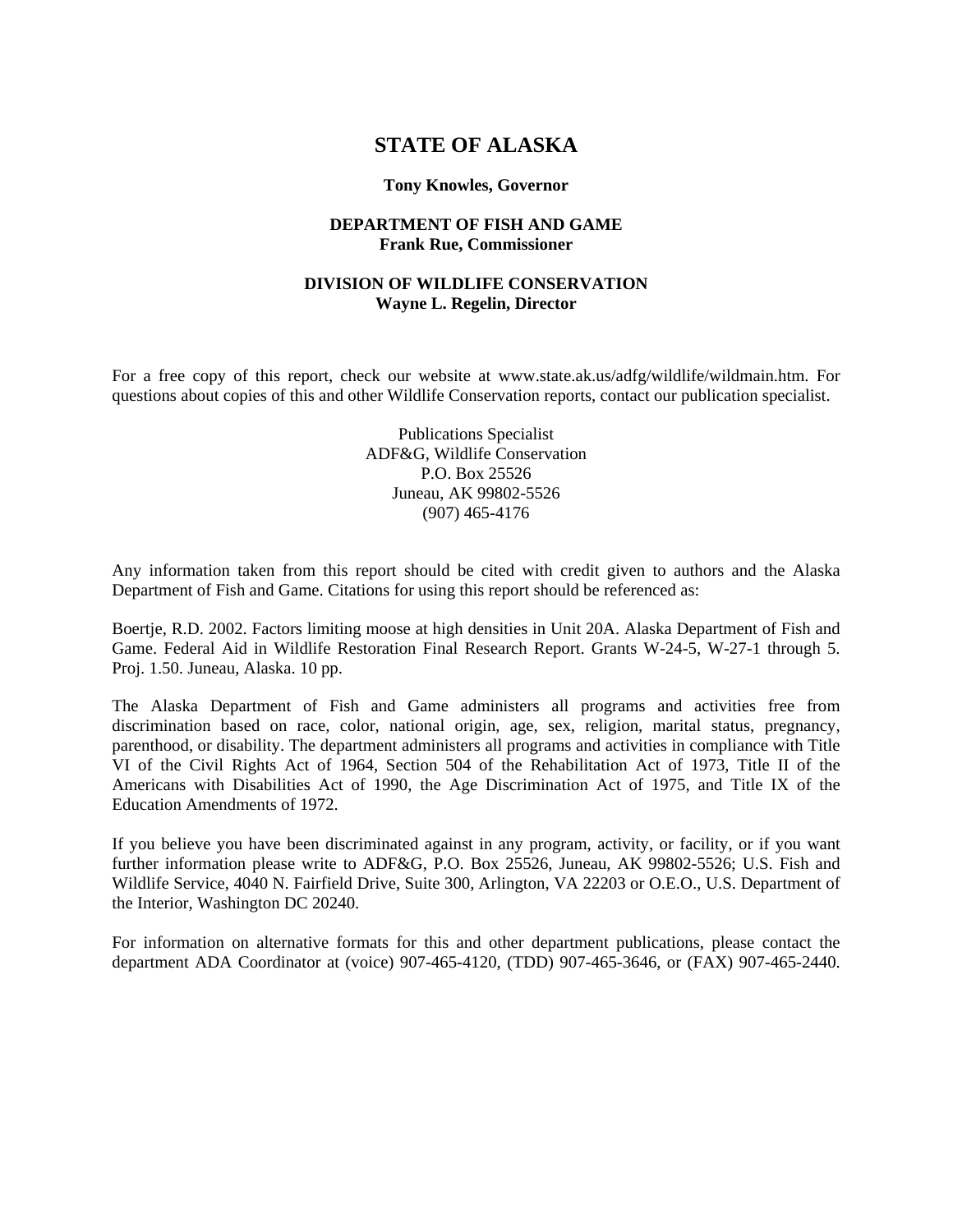**PROJECT TITLE:** Factors limiting moose at high densities in Unit 20A

**AUTHOR:** Rodney D Boertje

**COOPERATORS:** Layne Adams, USGS, Anchorage

**GRANT AND SEGMENT NR.:** W-24-5, W-27-1, W-27-2, W-27-3, W-27-4, W-27-5

**PROJECT NR.:** 1.51

**WORK LOCATION:** Unit 20A

**STATE:** Alaska

**PERIOD:** 1 July 1996–30 June 2002

## **SUMMARY**

We studied moose in central Unit 20A from 1996–2002 during a period of high, stable densities  $(11,500 \text{ moose in } 5000 \text{ mi}^2)$ ; this density is among the highest in North America for any 5000-mi<sup>2</sup> area. The proximate factor allowing moose to reach high densities has been uniquely high calf survival (>50%). The ultimate factors contributing to high calf survival in Unit 20A include (1) the apparent relative natural scarcity of grizzly bears and, to a lesser extent, black bears on the Tanana Flats; 2) the movement precalving of virtually all moose to the Tanana Flats; (3) the proximity of a large trapping population and winter access that has kept wolf numbers below prey-limited levels (high moose:wolf ratios), yet wolves are at relatively high densities for Alaska; (4) adequate moose habitat, although declining habitat quality is evident from declining moose production; and (5) adequate weather, although following periodic short summers, productivity declined below already low rates and survival declined. Initial rapid growth of the moose population occurred simultaneous to Alaska Department of Fish and Game wolf control from 1976 to 1982, but the population continued to increase through the early 1990s. Reduced productivity has contributed to the stability of the population. Productivity declined to the lowest levels observed on the continent as density increased, and has been at low levels since at least 1993. In some years, short summers contributed to extremely low productivity. We recommended changing harvest strategies during this study because bull:cow ratios were declining yet hunters desired continued high harvests. Limited drawing hunts for cows and calves were implemented as a result of our research. Harvest accounted for 5% of the immediate postcalving population, and was several-fold higher per unit area than in low-density moose populations. A review of case histories indicates that survival has a greater effect on Alaskan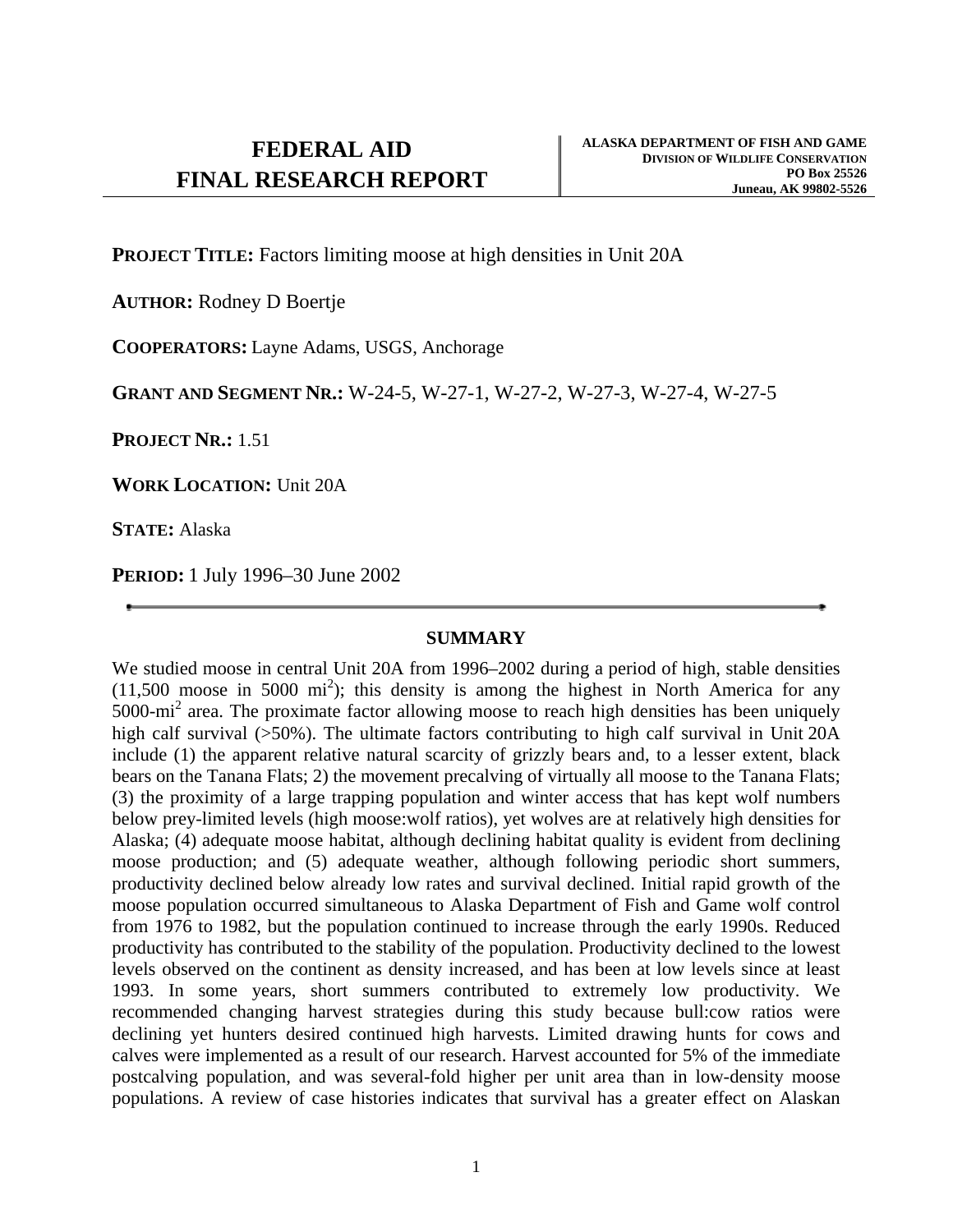moose populations than productivity because the total effect of survival is more variable. Relatively high calf survival continues to distinguish this premier moose resource from its counterparts at lower densities.

## **I. CUMULATIVE PROGRESS ON PROJECT OBJECTIVES**

OBJECTIVE 1: Review literature on moose biology, indices of nutritional status, ungulate population models, predator-prey relationships, and harvest data.

We reviewed available scientific literature during each of the 6 years.

OBJECTIVE 2: Estimate and evaluate the usefulness of several reproductive and condition indices for moose in Unit 20A.

Moose reproductive parameters in Unit 20A indicate that this moose population is experiencing the poorest nutrient regime measured among North American wild continental populations. Twinning rates declined in the mid-1980s when moose density was rapidly increasing. Since 1991 moose density has been relatively high and stable, and since 1996 we have observed a parturition rate of only 74% ( $n = 219$ ) among random radiocollared moose ≥3 years old. Also, only 8% of 250 parturient cows ≥3 years old gave birth to twins, based on aerial transect surveys immediately postcalving or, when lacking, on age-justified samples of radiocollared moose.

We are the first investigators to radiocollar large samples of short-yearling moose and to acquire reproductive indices as these cohorts matured through 5 years of age. Age-specific reproductive indices were particularly useful in evaluating moose condition and in modeling moose demography. For example, (1) no 24-month-old moose  $(n = 38)$  were pregnant, (2) only 29% of 76 36-month-old moose and 66% of 58 48-month-old moose were observed parturient, and (3) no moose observed <60 months old produced twins. We documented a minimum 20% decline in production with a 3.2-fold increase in density since 1978. However, the substantial increase in moose numbers has allowed far greater sustainable yields than would have been possible at the lower density.

Transrectal ultrasonography and pregnancy-specific protein B (PSPB) (Bio Tracking, Moscow, Idaho USA) analyses produced identical results of pregnancy status in 1996, the only year when both results are available. However, daily observations during the calving seasons indicate lower productivity in the population and less variability than indicated using ultrasound or PSPB. We use observed parturition rates as the best indicators of production in the population because they are most meaningful to population modeling efforts.

Management staff have flown spring twinning rate transect surveys in central portions of the Tanana Flats for several decades without the benefit of radiocollared moose. Because these surveys more readily sampled moose from all age classes each year, these surveys more accurately estimated twinning rates in the population compared with our sampling of radiocollared moose. To further investigate the accuracy of twinning rate transect surveys, we tested whether differences in twinning rates could be observed with a helicopter versus a fixed-wing aircraft. We found no significant differences.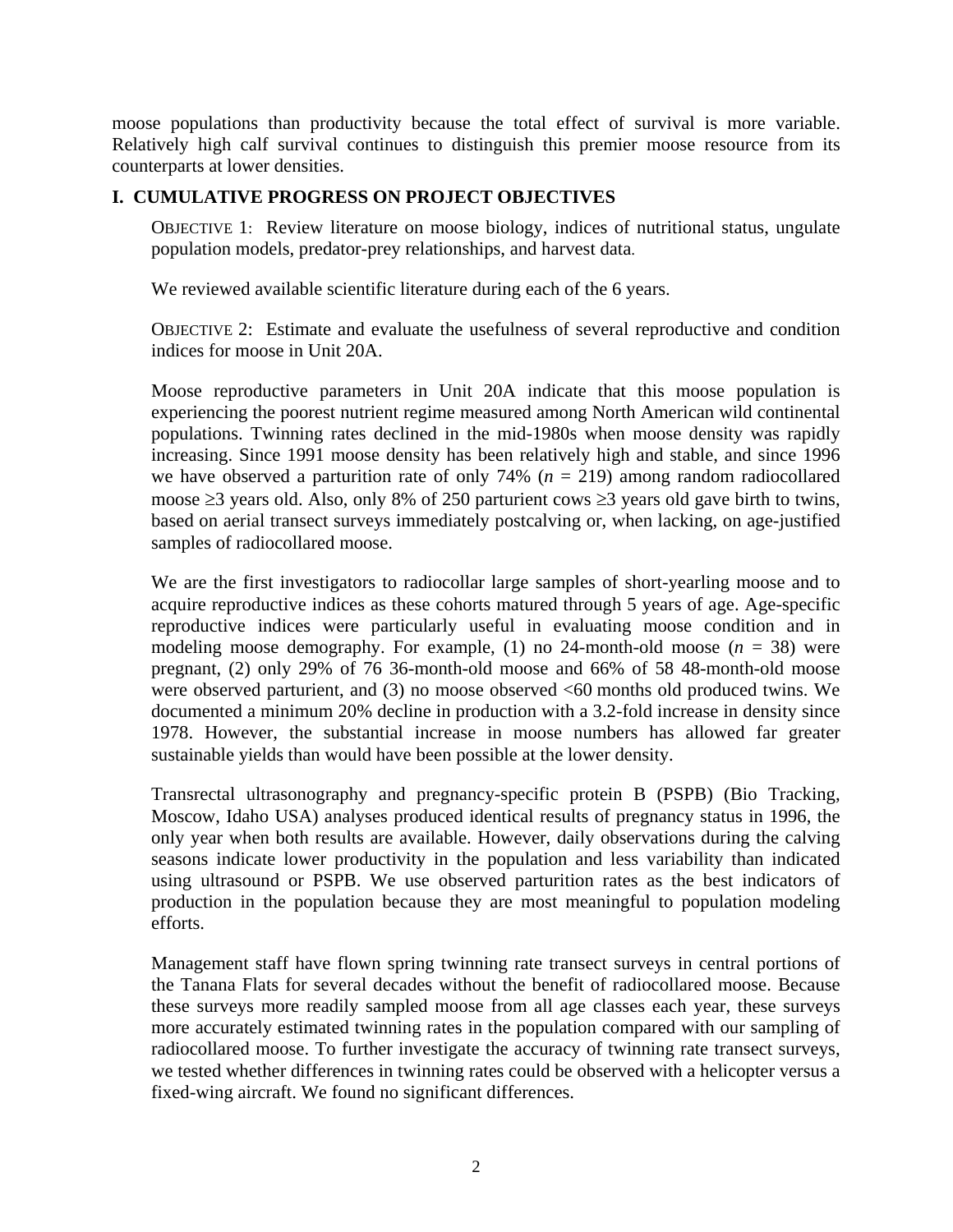Weighing short yearling moose appears to be a particularly useful and relatively inexpensive tool for evaluating moose population condition. For example, we noted 60 kg differences between average bodyweights in the adjacent Denali and Unit 20A populations. We also noted significant differences in weights between subpopulations within the study area. Short yearlings in the Tanana Flats have weighed significantly less (about 17 kg less on average) than those in the Alaska Range foothills every year for 5 years. Although virtually all calves are born in the Tanana Flats, calves that move to the Alaska Range foothills in summer or autumn must have an improved energy balance relative to those remaining in the Tanana Flats. Because of the reduced moose bodyweights in the Tanana Flats, we have assigned the Tanana Flats a higher priority for improving moose habitat compared to the Alaska Range foothills.

We expected birthweights to provide a relatively sensitive index to winter and spring maternal and range condition and that elevated birthweights would occur among the Alaska Range foothills subpopulation, in part because short yearlings weighed significantly more in the Alaska Range foothills. However, birthweights may provide only a nonsensitive index to winter and spring conditions. For example, we found no significant differences in newborn singleton or twin birthweights with regard to dam collaring location or capture year. As expected, newborn weights in Unit 20A are relatively low compared with those from the Yukon Flats, where moose density is 85% lower and the observed twinning rate (63%) indicates a high nutritional status during ovulation. Our unique finding of a significant difference in birthweights between singleton male and female moose calves may be an indication of the relatively poor nutritional status of moose in Unit 20A.

Depth of rump fat is an index to the condition of individual moose, and potentially an index to relative condition of a moose population. We initially hoped to contrast annual differences in rumpfat depths among young moose, e.g., moose in the 10- and 22-month-old cohorts, to provide a tool to evaluate annual differences in moose condition. However, we detected no rump fat among moose in these cohorts. This lack of rump fat apparently is a sign of malnutrition at the current high densities, given that some 22-month-old moose have fat in Denali National Park.

Because short yearling body weights differed between the Tanana Flats and the foothills, we expected to find significant differences in adult rumpfat depths from these 2 subpopulations. However, we found no significant differences. We conclude that adult rumpfat depths are less sensitive indices of nutrient regime compared to short yearling body weights, presumably because rumpfat depths were gathered from a sample of adults of all ages and reproductive histories. Perhaps with a greater sample size, rumpfat depths could be used to detect significant differences in nutrient regimes in these subpopulations.

We conclude that rumpfat depth is a more expensive and, at times, less sensitive index to nutrient regime in moose compared to twinning rates and weights of short yearlings. We did find significant relationships between March rumpfat depths and reproductive status of females, but reproductive indices are much less expensive to collect than fat depths.

Mean maximum depth of rump fat was significantly greater among pregnant versus nonpregnant adult cow moose. Mean maximum depth of rump fat was also significantly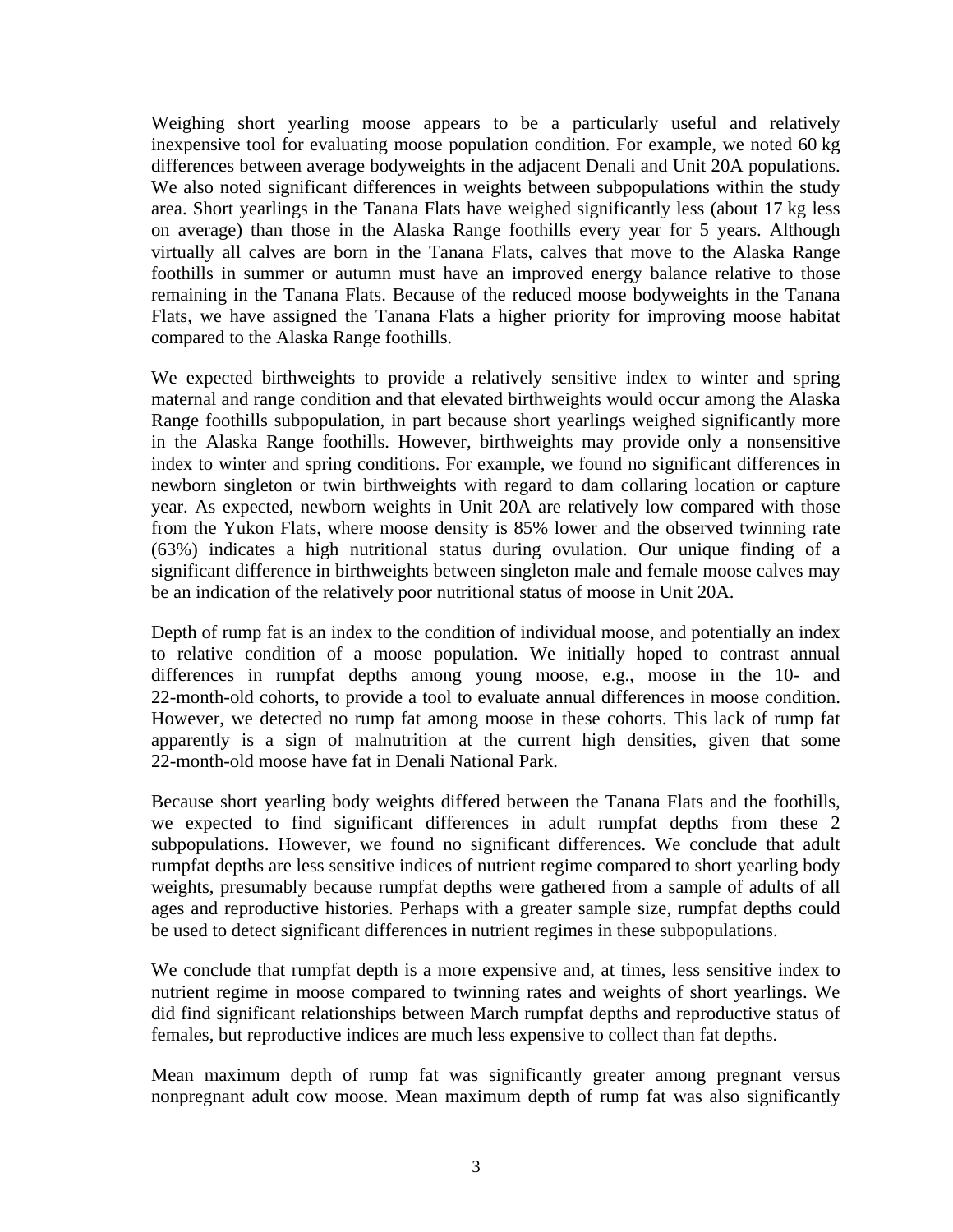greater for moose observed parturient versus those never observed with a calf and for dams giving birth to twins versus those with singletons. We also found that the fattest dams produced on average the heaviest calves. Further, as expected, regression indicated a negative relationship existed between calving date and maximum March rumpfat depth.

With the blood obtained from adult female moose in 1996 and 1997, we attempted to identify potential relationships between 22 serum constituents and rumpfat depth using multiple regression models. We conclude that standard serum constituents are not useful indicators of rumpfat reserves in moose. In addition, the acute phase protein haptoglobin was not helpful in distinguishing stressed from nonstressed individuals.

OBJECTIVE 3: Determine causes and respective rates of mortality among radiocollared moose of various age classes in Unit 20A.

Compared with results from similar moose mortality studies, our results were unique in 2 ways. First, our radiocollared calves experienced a mean annual mortality rate of only 46% in contrast to 67–81% in other studies. Second, wolves were the dominant proximate cause of moose mortality in our study, whereas 1 or 2 species of bears dominated annual moose mortality elsewhere.

Predation was the proximate cause of death in 34 (92%) of 37 cases where calves were collared as newborns. Wolves killed slightly more calves  $(n = 13)$  than either black  $(n = 9)$ or grizzly bears ( $n = 8$ ), but differences were not significant ( $\chi^2 \ge 1.03$ , 1 df,  $P \ge 0.31$ ). In 4 cases the predator could not be ascertained. Drowning, malnutrition, and injuries inflicted from a bull moose appeared to be the proximate causes of death in the remaining 3 cases. Sources of mortality were similar between the 2 years of the calf study ( $\chi^2$  = 8.85, 4 df, *P* = 0.065) and annual rates did not differ significantly  $(z = 0.602, P = 0.547)$ .

Wolf predation was also the most important proximate cause of death among radiocollared moose older than 12 months of age. Of 35 radiocollared yearlings for which we determined cause of death, wolves killed 25 (71%), black bears killed 4 (11%), grizzly bears killed 4 (11%) and nonpredation accounted for 2 (6%) of the deaths. Of 24 radiocollared adults  $\geq$ 3 years old for which we determined cause of death, wolves killed 16 (67%), grizzly bears killed 4 (17%), and nonpredation accounted for 4 (17%) of the deaths.

Elevated moose calf percentages immediately following 2 wolf control programs in our study area indicated that wolves had been killing many moose calves that would otherwise live and reproduce. Regressions between calf percentages and wolf numbers indicated that the removal of about 100 wolves resulted in about 5% more moose calves in November. Wolf control occurred at both low and high densities of moose and results were similar indicating that wolf predation should be considered more additive than compensatory mortality over a wide range of moose densities in this system.

Moose survival rates were highly dependent on age. Based on a composite Kaplan-Meier survival curve, the survival rate was lowest among calves (54%, 95% CI =  $\pm$  5.0%, *n* = 48– 223 at risk) and moderate among female yearlings  $(81\% \pm 6.5\%, n = 115-203 \text{ at risk})$ . Survival rates were highest during the next 5 years of life;  $97\% \pm 7.3\%$  survival among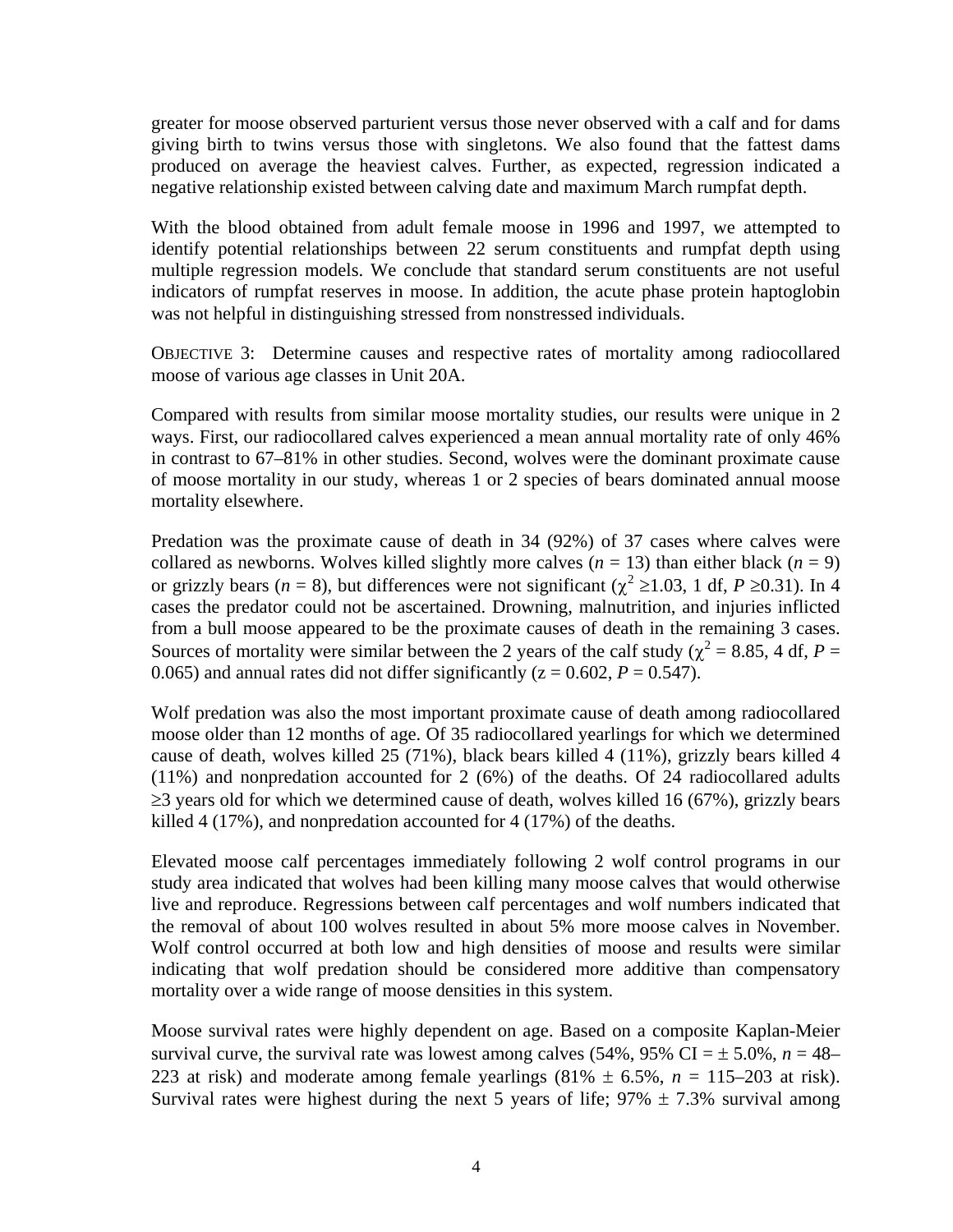female moose 24 through 83 months of age (*n* = 17–115 at risk) and 100% survival among females 47 through 83 months of age with an average of 33 moose at risk. Annual survival rates of females 7 years through 12 years of age ranged from  $83\% \pm 13.1\%$  to  $96\% \pm 7.9\%$ and did not differ significantly (P < 0.05,  $\bar{x}$  = 89%). Annual survival rates of females 13 years through 16 years of age ranged from  $68\% \pm 37.7\%$  to  $77\% \pm 21.8\%$  and did not differ significantly (P < 0.05,  $\bar{x}$  = 73%). No moose survived to the age of 17 years.

We studied the relationship between calf survival and birthweight, birth date, and sex for calves born during 1996 and 1997. These data indicate that all calves are equally vulnerable to mortality factors common to this first month of life. However, modeling indicated increased mortality of lightweight calves at older age classes. In addition, preliminary analysis of the data supports the hypothesis that no relationship exists between dam condition (age, fat reserves, and collaring location) and mortality of their calves within the range of values observed.

## **II. WORK NOT ACCOMPLISHED AS CONTRACTED**

All work was accomplished as contracted.

## **III. SUMMARY OF WORK COMPLETED ON JOBS IDENTIFIED IN ANNUAL PLAN THIS PERIOD**

JOB 1: Review literature on moose biology, indices of nutritional status, ungulate population models, predator-prey relationships, and harvest data.

We reviewed available scientific literature during each of the 6 years.

JOB 2: Estimate reproductive and condition parameters of moose.

We initially immobilized 44 random adult moose in March 1996, 4 in March 1999, and 16 in March 2000. Rumpfat measurements, ages from tooth sectioning, PSPB blood values, transrectal ultrasonography, and observations of birth each subsequent May provided reproductive and condition data. We captured 46 newborn calves in May 1996 and 45 in May 1997; weights and blood values were used to evaluate condition of the moose population. Additionally, we captured and radiocollared 40 short yearling moose each March from 1997 through 2001 (5 years); observations of birth each subsequent May and initial March bodyweights provided the desired reproductive and condition data. We divided our study animals evenly between the Alaska Range foothills and Tanana Flats subpopulations to identify potential condition differences.

JOB 3: Assess causes and rate of mortality of moose.

To assess causes and rates of mortality of moose since March 1996, we listened to the radios of all moose at least monthly using fixed-wing aircraft deployed from Fairbanks. Additionally, flights were daily during each calving period and weekly during the summers, when causes of death are more difficult to determine. We listened for a doubling of the normal pulse rate of radios during these flights. When rapid pulse rates were heard, we obtained a latitude and longitude for the signal and immediately deployed a helicopter to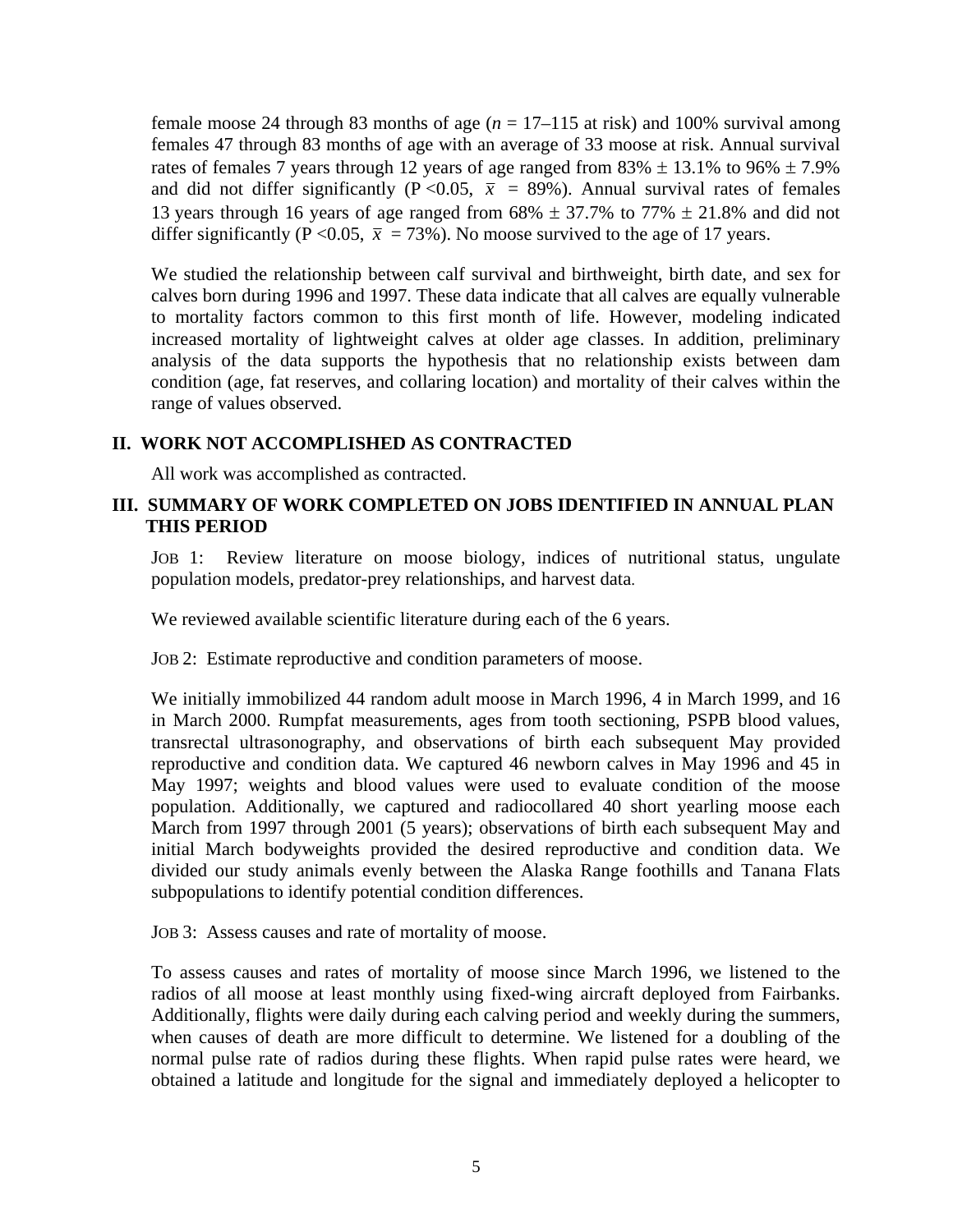the site. We investigated causes of mortality and recovered the radio. Data were entered into Kaplan-Meier staggered entry spreadsheets.

JOB 4: Report writing and integration of results into ongoing management reports.

During this 6-year study, we published 4 P-R reports summarizing the data. These were printed in July 1997, February 1999, December 1999, and December 2000. In addition, data collected from the project was used repeatedly in Unit 20A moose management reports, advisory committee meetings, and oral and written reports to the Board of Game and area biologists.

## **IV. ADDITIONAL FEDERAL AID-FUNDED WORK NOT DESCRIBED ABOVE THAT WAS ACCOMPLISHED ON THIS PROJECT DURING THIS SEGMENT PERIOD**

Three graduate students studied Unit 20A moose or moose habitat under this project and either completed or are working toward completion of a Master of Science Degree in Wildlife Biology at the University of Alaska Fairbanks. Mark Keech focused his studies on moose calf mortality and he related condition indices of cows to the survival and condition of their offspring. C Tom Seaton gathered baseline moose habitat and dietary data on both subpopulations of moose in Unit 20A. Kalin Kellie is studying various aspects of moose movements in Unit 20A, including dispersal, fidelity to birth sites, migration, and home range size.

## **V. RESEARCH RESULTS**

Since 1996 the Unit 20A posthunt moose population was stable at about 11,500 moose in 13,044 km<sup>2</sup> (880 moose/1000 km<sup>2</sup>) with a declining bull:cow ratio. Moose productivity was compromised at these high densities, particularly twinning in all moose and birthrates in the 2- to 4-year-old cohorts. However, survival was 97% in the 2- to 7-year-old cohorts. Compared to low-density moose populations in interior systems, Unit 20A moose annually experience (1) a heavily-used range where browsing damage is readily apparent (80% of browsed plants are broomed), (2) extremely low twinning rates (8% of observed parturient cows) and low pregnancy rates (74% of cows  $\geq$ 3 years old), (3) high calf survival (53%) and normal adult survival (88% for randomly selected cows  $\geq$ 3 years old), (4) low annual bear predation (8% of post-calving population), (5) normal annual rates of wolf predation (14%) despite double the normal moose:wolf ratios, and (6) slightly elevated annual harvest rates by humans (5% of the postcalving population) and 4 to 6-fold higher harvests per unit area.

The following factors ultimately contribute to high moose densities in Unit 20A: (1) bears are a secondary predator on the Unit 20A moose population; in contrast to all 6 other study sites in Alaska where bears were the dominant predator on moose; (2) the proximity to a large trapping population and good access has allowed for a continual harvest of wolves sufficient to keep wolves below food-limited levels (i.e., moose:wolf ratios are high), although wolf densities are relatively high in Unit 20A; (3) moose habitat has generally been favorable with climax willow communities dominating subalpine habitat and wetland shrub and sedge communities common at lower altitudes, but alder is encroaching on these systems and habitat quality has been in a steady decline in recent years, which is evident in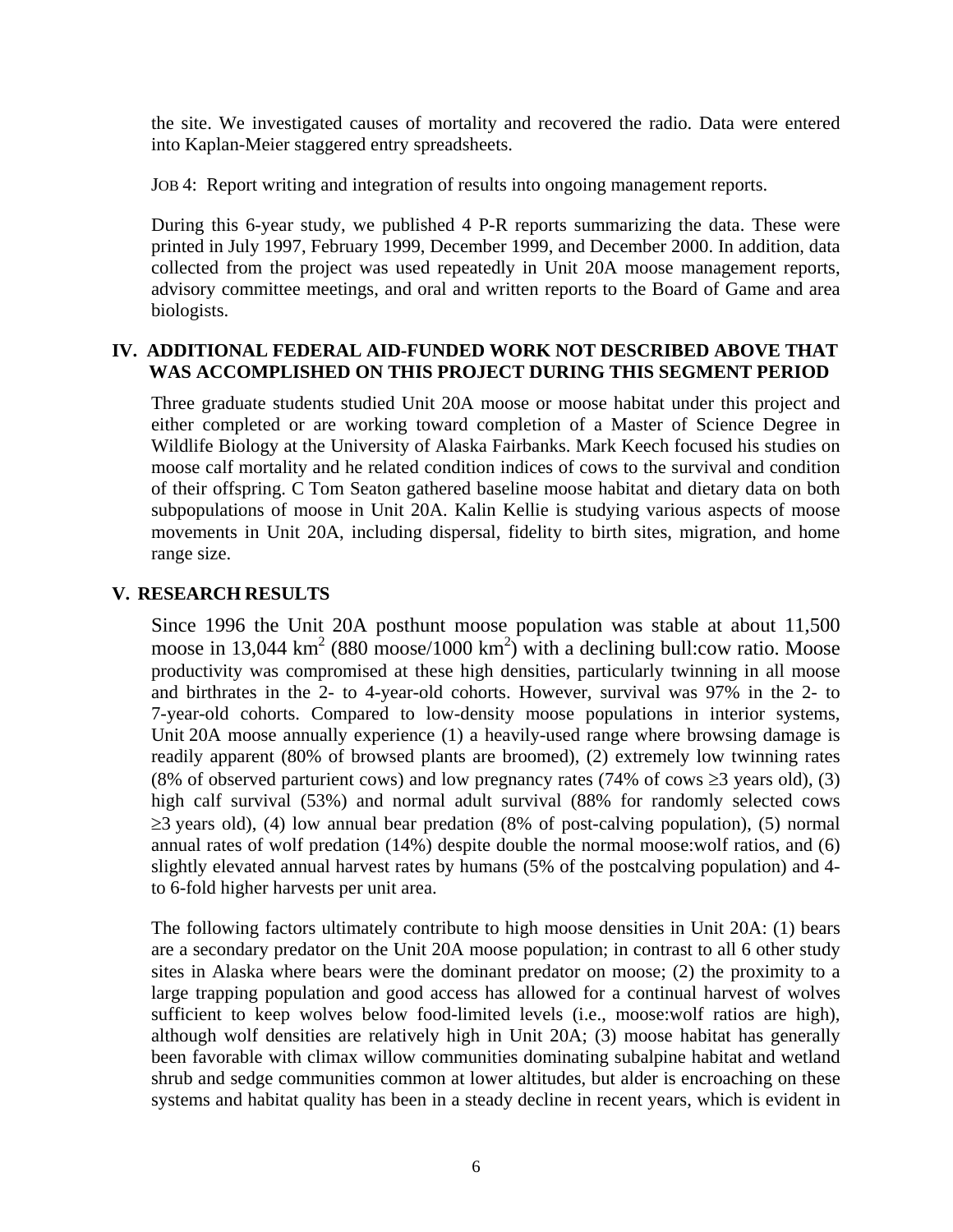the declining rates of production; and (4) suitable weather, although we detected that following short summers productivity declined below already low rates and calf survival declined.

### **VI. PUBLICATIONS**

Four Pittman-Robertson research progress reports were printed on this project and several papers are in the early stages of preparation for publication. In addition, the following 5 abstracts are provided.

## **RELATIONSHIPS BETWEEN BLOOD-SERUM VARIABLES AND DEPTH OF RUMP FAT IN ALASKAN MOOSE**

KEECH MA, TR STEPHENSON, RT BOWYER, V VAN BALLENBERGHE, AND JM VER HOEF. 1998. *Alces* 34:173–179.

*Abstract:* We studied the relationship between maximum depth of rump fat determined from ultrasound measurements and 22 blood values for Alaskan moose (*Alces alces gigas*) by sampling 38 pregnant, adult females. Moose were immobilized, and blood was drawn simultaneously with the determination of depth of rump fat during 1–4 March 1996. Multiple-regression models were used to detect relationships between blood-serum variables and depth of fat. Four of 22 blood-serum variables were removed to control for multicollinearity. Remaining variables were regressed against induction time ( $\bar{x}$  = 6.1 min,  $s = 4.4$  min). Glucose, sodium, and blood urea nitrogen were correlated with induction time  $(R^2 = 0.27, P = 0.010)$  and likely represented a response to handling; these blood values also were removed from the final regression model. Mallow's *Cp* statistic indicated the most appropriate regression model included only 2 variables. Creatinine ( $\bar{x}$  = 2.08 mg/dl,  $s$  = 0.26 mg/dl) and aspartate aminotransferase (AST) ( $\bar{x}$  = 79.10 U/l,  $s$  = 13.61 U/l) met all necessary assumptions and explained a portion of the variability observed in fat depth ( $\bar{x}$  = 1.5 cm,  $s = 1.0$  cm). Thus, our final model was: maximum depth of rump fat  $= 0.28 + 1.68$ (creatinine) –0.03 (AST). This model was significant ( $P = 0.0002$ ) and accounted for 33.7%  $(R<sup>2</sup>)$  of variability observed in fat depth. Partial regression coefficients for creatinine and AST were 0.222 ( $P = 0.0025$ ) and 0.150 ( $P = 0.006$ ), respectively, and indicated that creatinine were slightly more influential than AST in the model. These blood variables may provide insights into the predicted condition of moose and the response of moose to environmental conditions. A model using blood variables thought to be indicators of physical condition (protein, phosphorous, and calcium) did not explain significant variation in maximum depth of rump fat.

## **EFFECTS OF BIRTHWEIGHT ON GROWTH OF YOUNG MOOSE: DO LOW-WEIGHT NEONATES COMPENSATE?**

KEECH MA, RD BOERTJE, RT BOWYER, AND BW DALE. 1999. *Alces* 35:51–57.

*Abstract:* We studied the relation between birthweight and 3 measurements of body size in 10 female Alaskan moose (*Alces alces gigas*) at 10 months of age in a population where density was high  $(1.3 \text{ moose/km}^2)$ , compared with other areas of Interior Alaska. Our study area was located in Interior Alaska, USA, between the Tanana River and the Alaska Range, directly south of Fairbanks. We captured newborn (<5 days old) moose from helicopters, weighed them, and then affixed radio collars during 14 May–3 June 1997. These same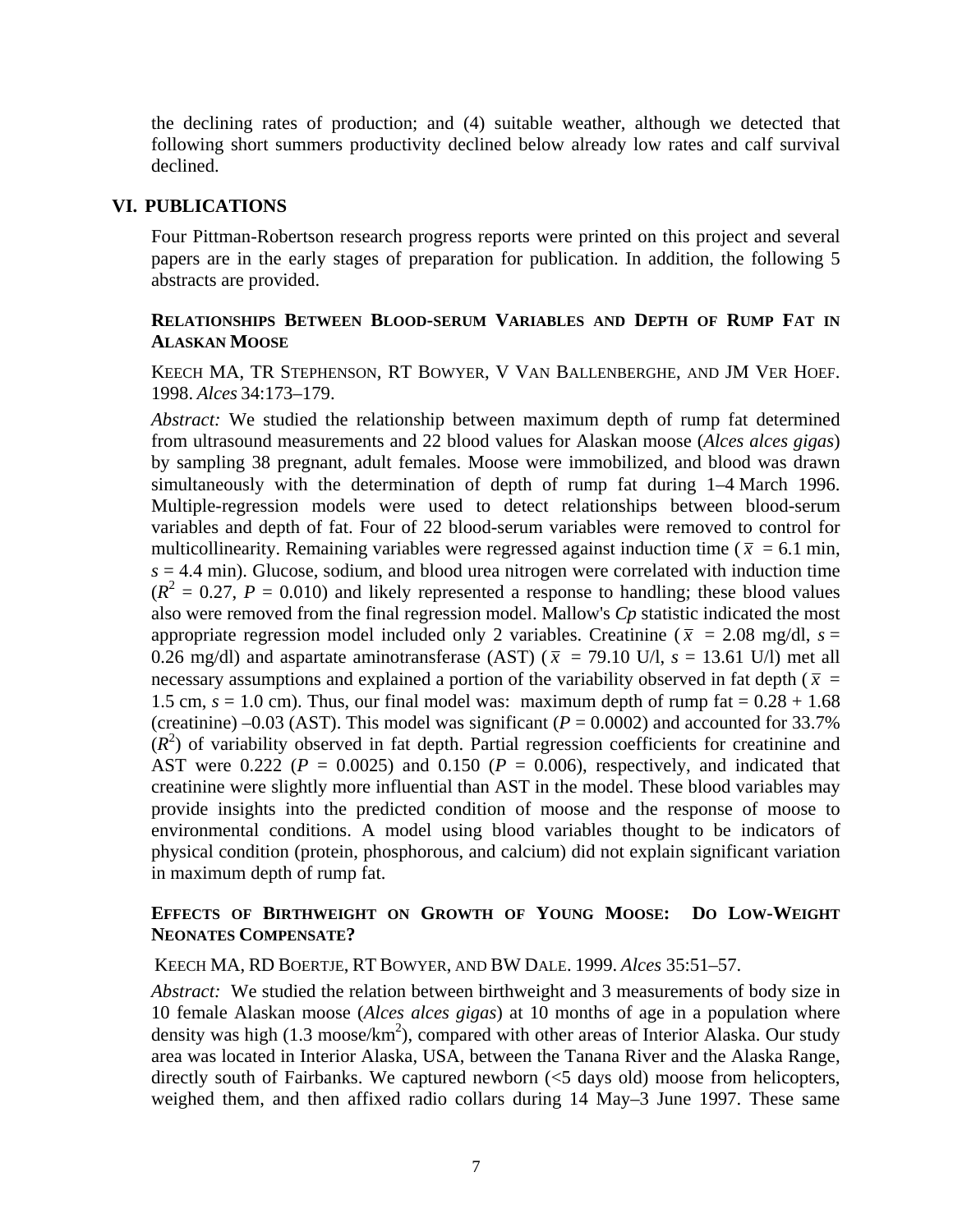moose were immobilized with a dart-gun fired from a helicopter, weighed, and measured during 13–16 March 1998. We used regression analyses to investigate the relationships between weight at birth and weight, metatarsus length, and total body length for recaptured individuals at 10 months of age. Positive linear relationships existed between each measure of size at 10 months and weight at birth, and were highly significant (*P* <0.02). Further, birthweight explained significant variability in each of those 3 measurements ( $r^2 = 0.63$ , 0.64, 0.53, respectively). Our results support the hypothesis that neonates with lower weights at birth in this population did not exhibit compensatory growth and remained among the smallest individuals in their cohort, at least during their first 10 months of life.

## **LIFE-HISTORY CONSEQUENCES OF MATERNAL CONDITION IN ALASKAN MOOSE**

KEECH MA, RT BOWYER, JM VER HOEF, RD BOERTJE, BW DALE, AND TR STEPHENSON. 2000. *Journal of Wildlife Management* 62:450–462.

*Abstract:* We studied life-history characteristics of Alaskan moose (*Alces alces gigas*) including the effects of maternal condition of adult females (>33 mo old) on survival and physical condition of young during their first year-of-life. We also examined the relation between maternal condition and reproductive parameters of individual adult moose, and tested for effects of those parameters on timing and synchrony of parturition. We radiotracked adult females captured in both March 1996 and 1997 throughout the year with intensive monitoring occurring during spring and early summer. That procedure enabled us to capture the offspring of females we monitored and record other variables related to reproductive success. Females with greater rumpfat thickness had higher rates of pregnancy, gave birth to more twins, and produced young with higher birth masses than did females with less rump fat. Time-to-death for individual young increased as birth mass increased and decreased as birth date and litter size increased; those birth variables, however, did not act upon time-to-death independently. Our results indicated maternal condition influenced subsequent variables associated with birth, which ultimately affected future survival of offspring. Further, timing of reproduction varied between the 2 years, with births occurring earlier but not more synchronously in 1996 than in 1997. Time of parturition occurred earlier for individual females with the thickest rump fat. That outcome indicated that timing of parturition was the result of environmental factors acting on females prior to giving birth rather than effects of attempting to avoid predation.

## **WINTER RANGE CHARACTERISTICS OF A NUTRIENT-STRESSED, PARTIALLY MIGRATORY MOOSE POPULATION**

SEATON CT, DB GRIFFITH, JM VER HOEF, RD BOERTJE, AND K KIELLAND. In prep. *Journal of Wildlife Management* 00(0):000–000.

*Abstract:* We studied woody browse distribution, production, removal, species composition, twig size and moose diets in the Tanana Flats and adjacent foothills, Alaska, 2000. Moose density had been stable and at high  $(1.1 \text{ moose/km}^2)$  density for approximately 9 years (1992–2000). Moose were partially migratory; all spent the summer in the flats and about 50% migrated to the foothills in autumn. Cow moose had a 6% adult twinning rate  $(n = 210)$ , zero yearling pregnancy  $(n = 36)$ , and postwinter weight of calves averaged 17.5 kg higher for the migratory segment of the population than for the resident segment (1997–2000). Because of the density, twinning rate, and yearling pregnancy rate,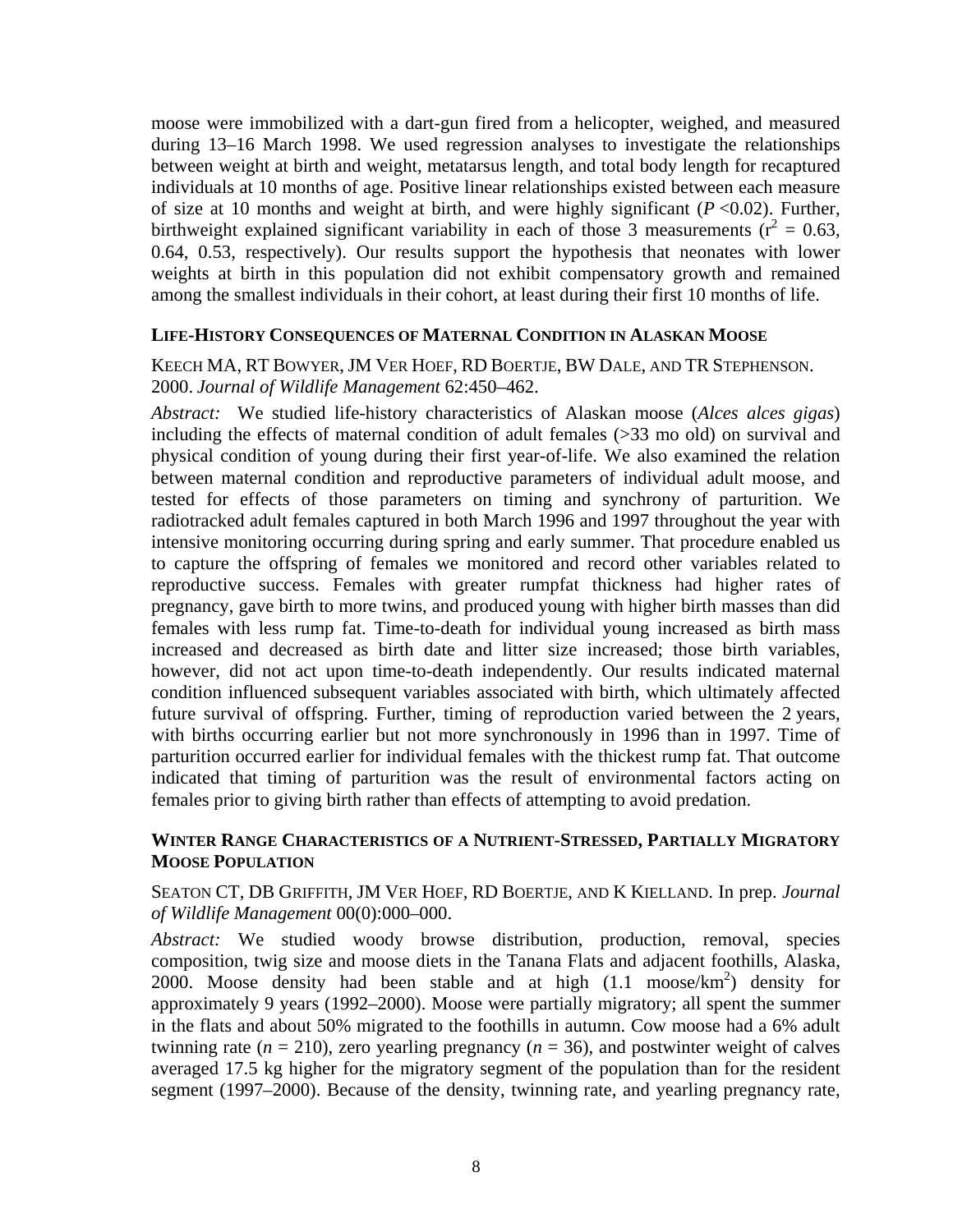we considered this population to be near carrying capacity. The large area average of current annual growth (CAG) browse production was 213 kg/ha, ±57 (95% CI) and removal by moose was 84 kg/ha, ±8 (95% CI). Of all willow, poplar, and paper birch plants sampled, 74% had a broomed architecture attributed to heavy use by moose. Using a model of daily moose intake based on bite mass and bite density we estimated that moose could not meet their expected daily intake on the mean twig dry mass (0.26 g) remaining unbrowsed at end of winter. Willow decreased in the diet from December through March from 56% to 35% while less preferred species compensated. Sites on the foothills had a higher proportion of species preferred by moose and mean bite mass was 36% greater in the foothills than in the flats, which may have influenced the late winter calf weight difference.

## **A PRELIMINARY RELATIONSHIP BETWEEN BROWSE PLANT ARCHITECTURE AND MOOSE TWINNING RATE**

#### SEATON CT. In prep. *Alces* 00(0):000–000

*Abstract:* A preliminary study was performed in an attempt to find a characteristic of browse that showed a relationship to moose productivity. Emphasis was also placed on simplicity. We were searching for a method simple enough to be incorporated into most agency moose manager's yearly fieldwork. Browse plants of willow (*Salix* spp.), poplar (*Populus* spp.), and birch (*Betula paperifera*) were classified by their history of browsing by moose and resultant physical characteristics, called architecture. The classes used were Broomed, Browsed, and Unbrowsed. An index based on the proportion of broomed plants out of all plants with a history of moose browsing showed a strong relationship with moose production. The index to moose production was twinning rate.

#### **VII RESEARCH EVALUATION AND RECOMMENDATIONS**

We were pleased with the results of our unique study of cohort-specific moose productivity and mortality. We highly recommend this procedure, i.e., collaring large samples of short yearlings for several years, in all future studies of moose population health and demography. Far more information can be gathered in this manner than through conventional collaring of random adults.

A portion of this work is being continued because we do not yet know how this high-density moose population will respond in detail to severe winters. Previous detailed studies of Unit 20A caribou in the early 1990s indicated that annual reductions of 30% of the population could occur from the synergistic effects of deep snow and simultaneous increased wolf predation. However, the Unit 20A moose population did not decline during the early 1990s. Continued studies of Unit 20A moose are warranted at a reduced scale to investigate the possible adverse effects of deep snow on Unit 20A moose and to investigate the potential of a recent large fire on improving moose reproduction.

## **VIII FEDERAL AID TOTAL PROJECT COSTS FROM BEGINNING TO END OF PROJECT**

\$451,500